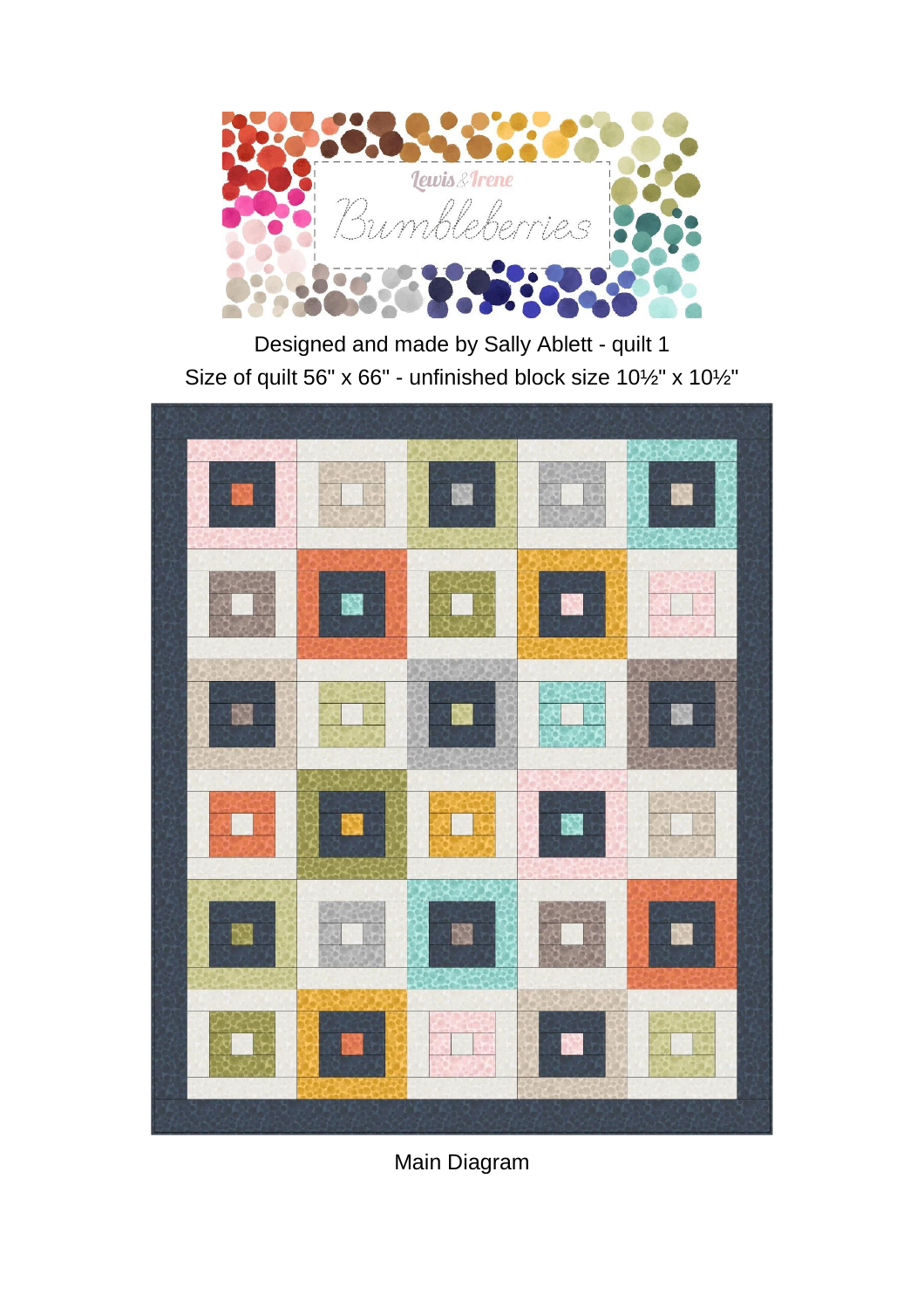## **Requirements**

Fabrics from the Bumbleberries collection

- 1. BB40 1yd
- 2. BB111 1½yds
- 3. BB266 fat¼
- 4. BB267 fat¼
- 5. BB268 fat¼
- 6. BB269 fat¼
- 7. BB270 fat¼
- 8. BB271 fat¼
- 9. BB272 fat¼
- 10. BB273 fat¼
- 11. BB274 fat¼

Wadding and backing 60" x 70"

All measurements include ¼" seam allowances; press each seam as you go. you will need to join your strips to get the length on the border.

# **Cutting**

### **From fabric 1 cut**

30 x 2½" x 10½" 30 x 2½" x 6½" 15 x 2½" x 2½"

### **From fabric 2 cut**

 x 2½" x 6½" x 2½" x 2½" x 3½" x 60½" sides x 3½" x 56½" top & bottom

### **From fabric 3 cut**

 x 2½" x 10½" x 2½" x 6½" x 2½" x 2½"  $2 \times 2\frac{1}{2}$ "  $\times 2\frac{1}{2}$ " (for centre of blocks)

### **From fabric 4 cut**

4 x 2½" x 10½" 8 x 2½" x 6½"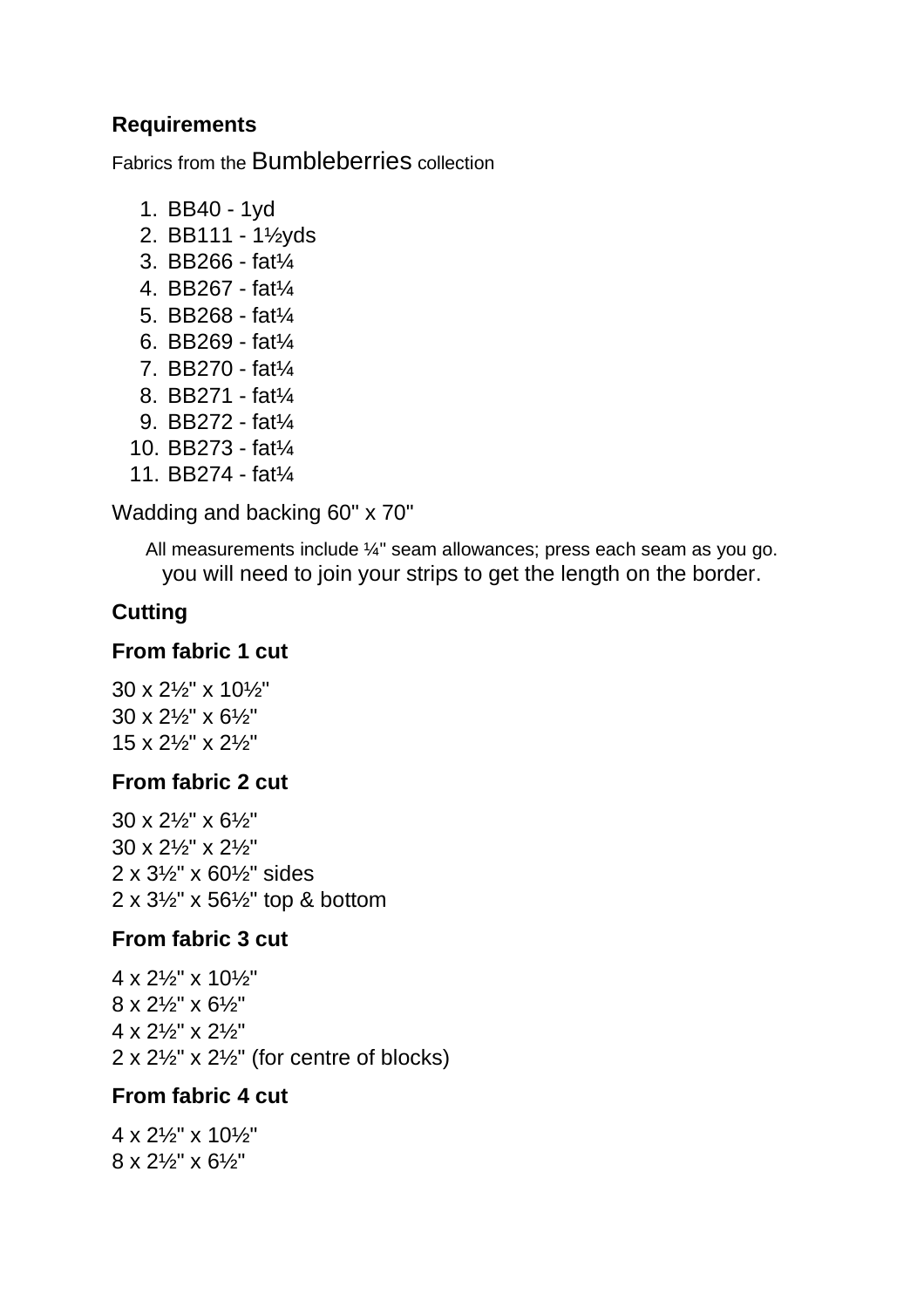4 x 2½" x 2½"  $2 \times 2\frac{1}{2}$ " x  $2\frac{1}{2}$ " (for centre of blocks)

### **From fabric 5 cut**

 x 2½" x 10½" x 2½" x 6½" x 2½" x 2½"  $2 \times 2\frac{1}{2}$ "  $\times 2\frac{1}{2}$ " (for centre of blocks)

#### **From fabric 6 cut**

 x 2½" x 10½" x 2½" x 6½" x 2½" x 2½"  $2 \times 2\frac{1}{2}$ "  $\times 2\frac{1}{2}$ " (for centre of blocks)

## **From fabric 7 cut**

 x 2½" x 10½" x 2½" x 6½" x 2½" x 2½"  $2 \times 2\frac{1}{2}$ " x  $2\frac{1}{2}$ " (for centre of blocks)

### **From fabric 8 cut**

 x 2½" x 10½" x 2½" x 6½" x 2½" x 2½"  $2 \times 2\frac{1}{2}$ " x  $2\frac{1}{2}$ " (for centre of blocks)

### **From fabric 9 cut**

 x 2½" x 10½" x 2½" x 6½" x 2½" x 2½"  $1 \times 2\frac{1}{2}$ " x  $2\frac{1}{2}$ " (for centre of blocks)

### **From fabric 10 cut**

 x 2½" x 10½" x 2½" x 6½" x 2½" x 2½"  $1 \times 2\frac{1}{2}$ " x  $2\frac{1}{2}$ " (for centre of blocks)

## **From fabric 11 cut**

2 x 2½" x 10½"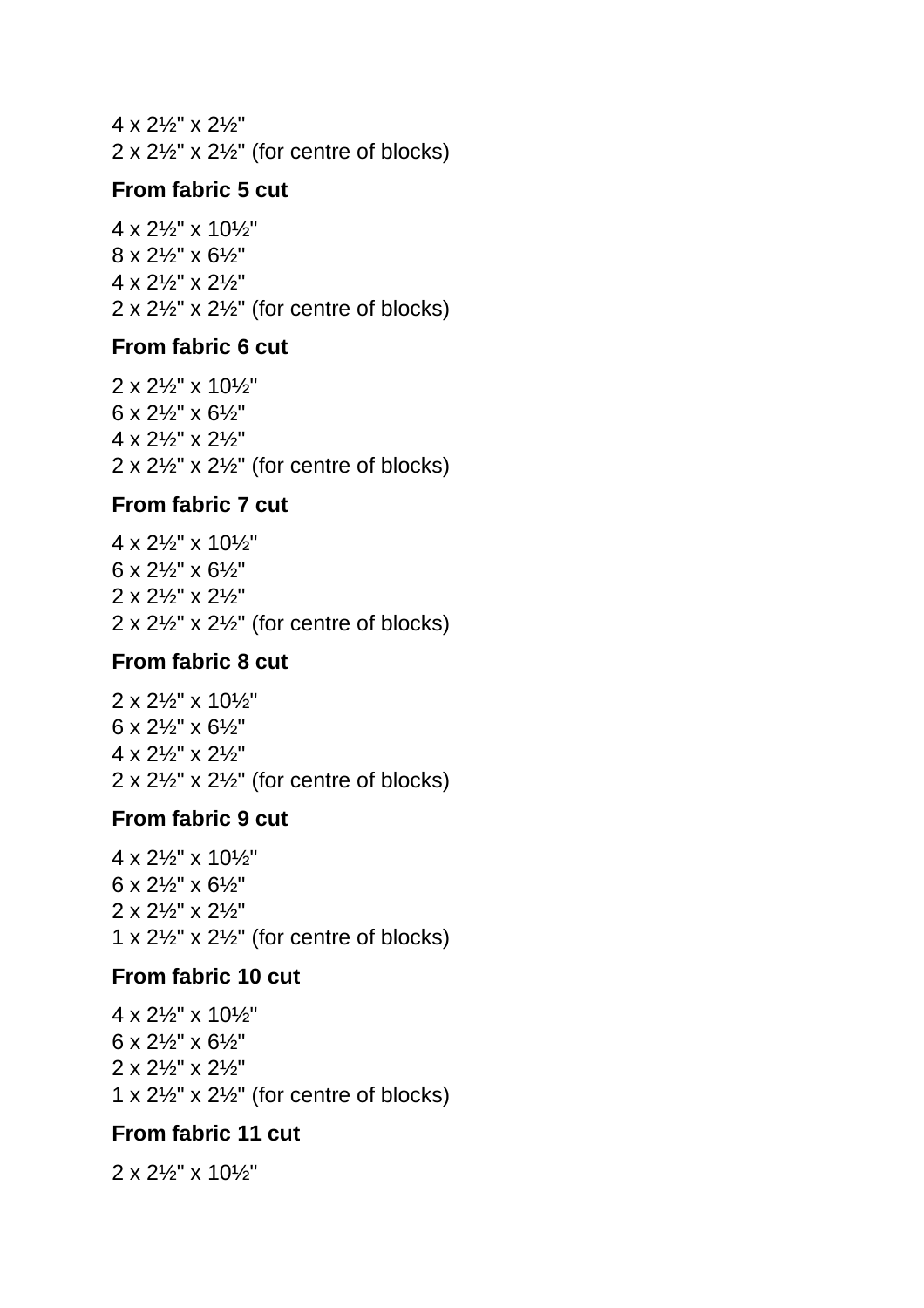6 x 2½" x 6½" 4 x 2½" x 2½" 1 x  $2\frac{1}{2}$ " x  $2\frac{1}{2}$ " (for centre of blocks)

## **Making up the blocks**



Block centre part of block

Lay out the colour fabric pieces for each block.

Start with sewing a small square to each side of the centre square, press. Next stitch the top and bottom strips. Now sew the last four strips.

Sides and then top and bottom to the block. In total you need 30 blocks. Matching the colour fabrics with the main diagram.

Completing the quilt centre.

Lay out the blocks as in the main diagram.



Stitch in rows, pressing the seam in the opposite way on each row. This will help when sewing the rows together.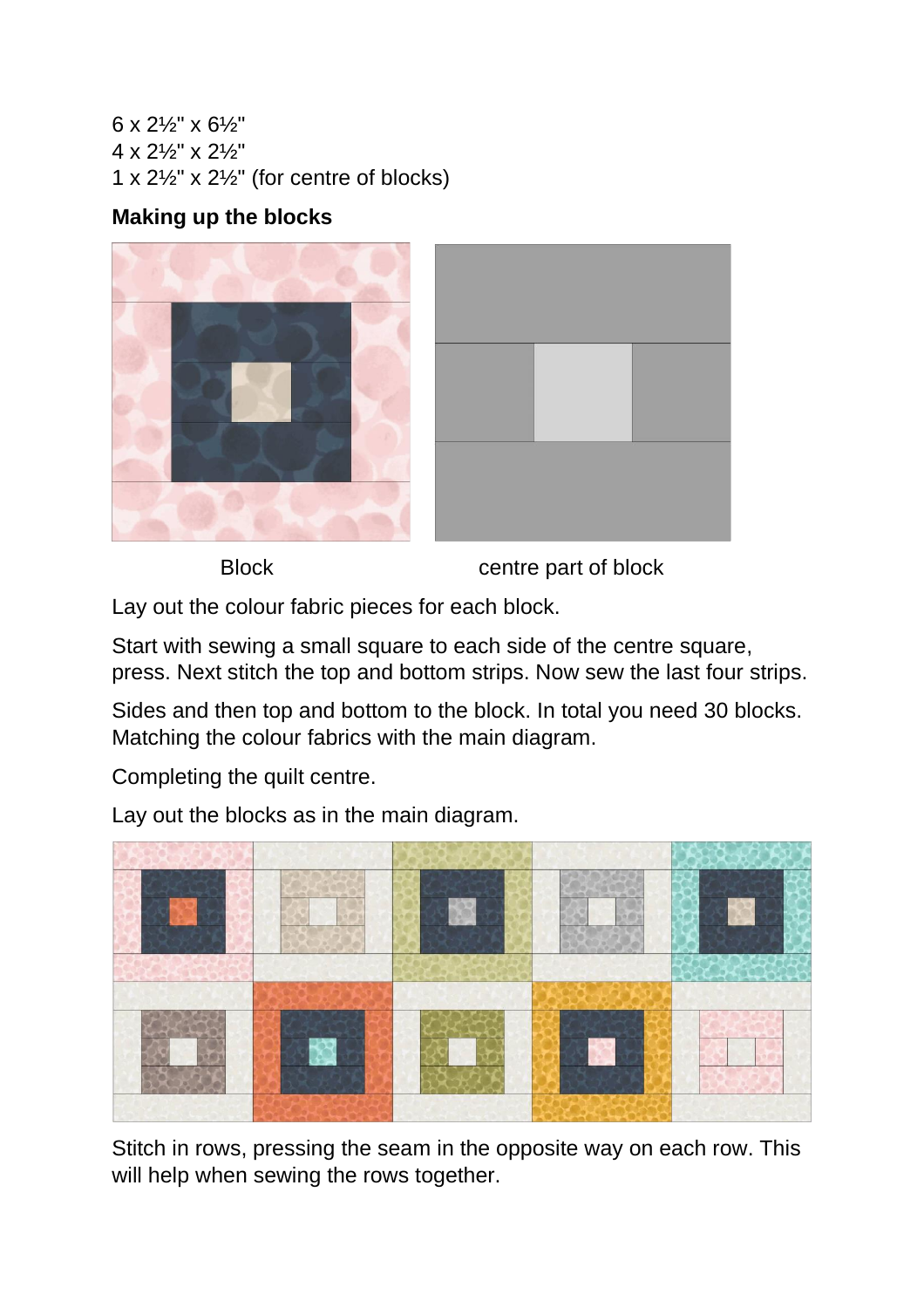Stitch the rows together.

## **Border**

Sew the sides to the quilt, press back and then the top and bottom to complete the quilt.

## **Quilting**

Sandwich quilt top, wadding and backing together. Quilt by hand or machine as desired. Trim backing and wadding to size of quilt.

### **Binding**

Use your favorite method from fabric 2 to bind the quilt.

Sally Ablett 2021 ©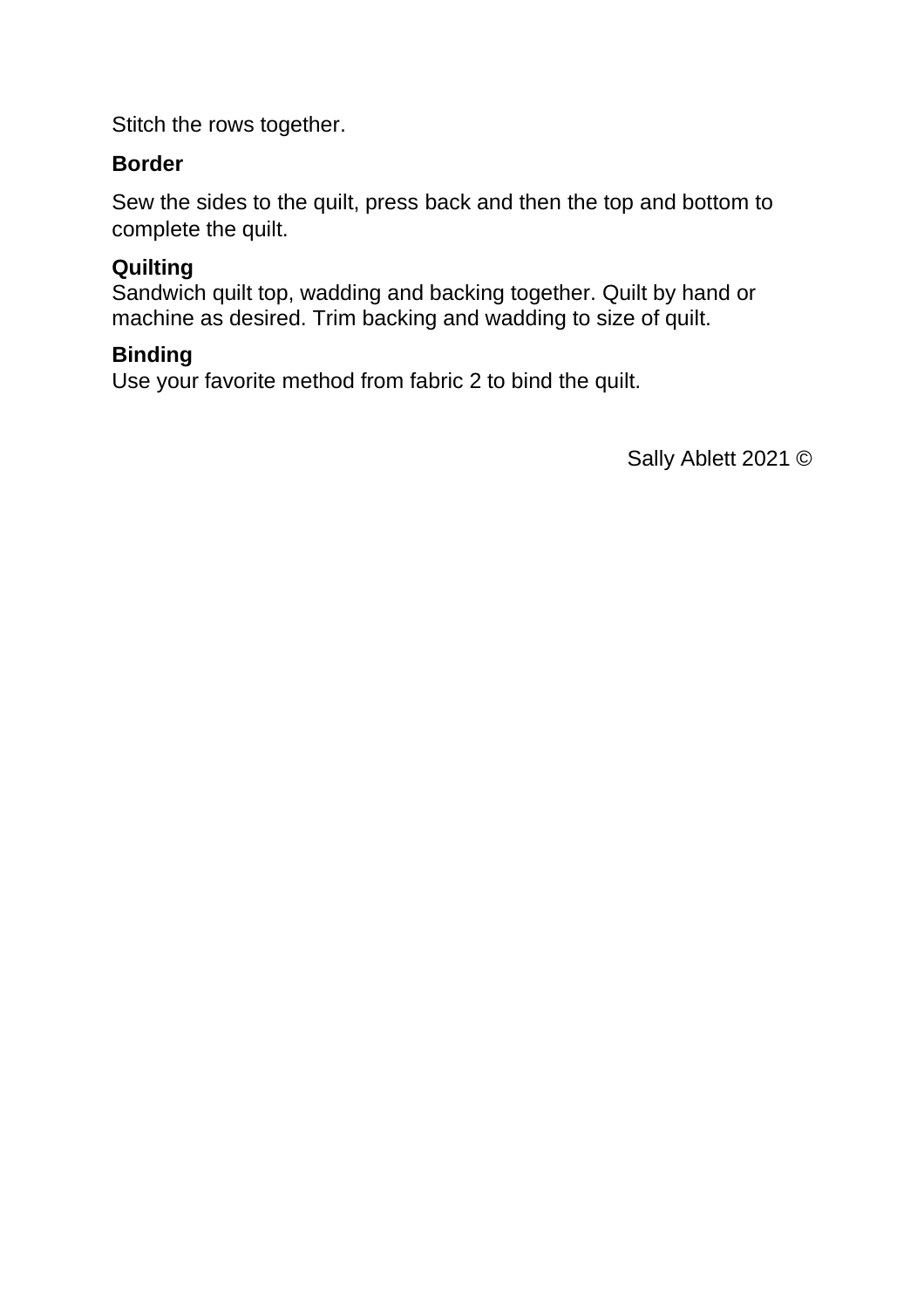

Designed and made by Sally Ablett - quilt 2 Size of quilt 56" x 66" - unfinished block size 10½" x 10½"



Main Diagram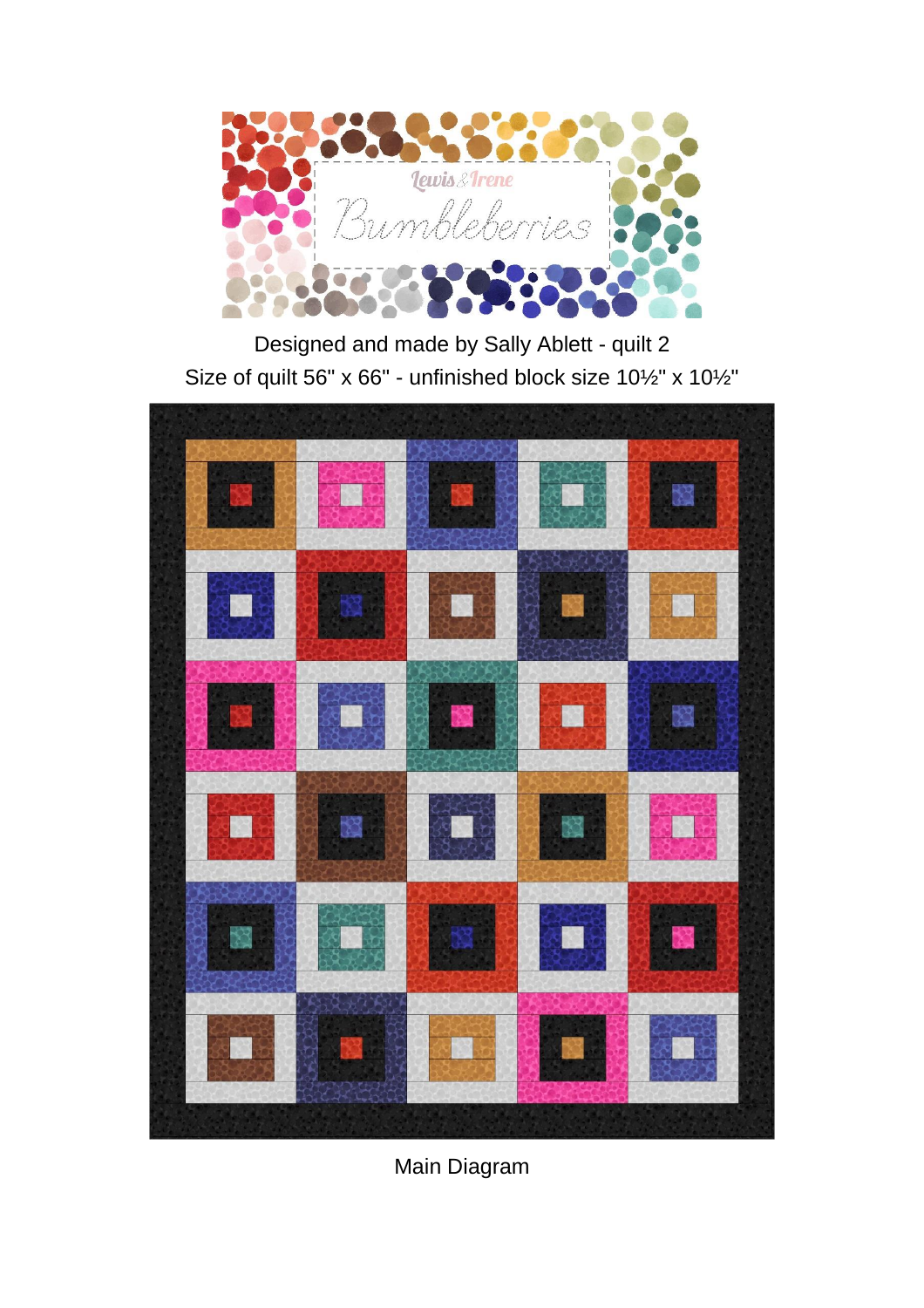### **Requirements**

Fabrics from the Bumbleberries collection

- 1. BB20 1½ yds
- 2. BB94 1yd
- 3. BB275 fat¼
- 4. BB276 fat¼
- 5. BB277 fat¼
- 6. BB278 fat¼
- 7. BB279 fat¼
- 8. BB280 fat¼
- 9. BB281 fat¼
- 10. BB282 fat¼
- 11.BB283 fat¼

Wadding and backing 60" x 70"

All measurements include ¼" seam allowances; press each seam as you go. you will need to join your strips to get the length on the border.

# **Cutting**

### **From fabric 1 cut**

30 x 2½" x 10½" 30 x 2½" x 6½" 15 x 2½" x 2½"

### **From fabric 2 cut**

 x 2½" x 6½" x 2½" x 2½" x 3½" x 60½" sides x 3½" x 56½" top & bottom

### **From fabric 3 cut**

 x 2½" x 10½" x 2½" x 6½" x 2½" x 2½"  $2 \times 2\frac{1}{2}$ "  $\times 2\frac{1}{2}$ " (for centre of blocks)

### **From fabric 4 cut**

4 x 2½" x 10½" 8 x 2½" x 6½"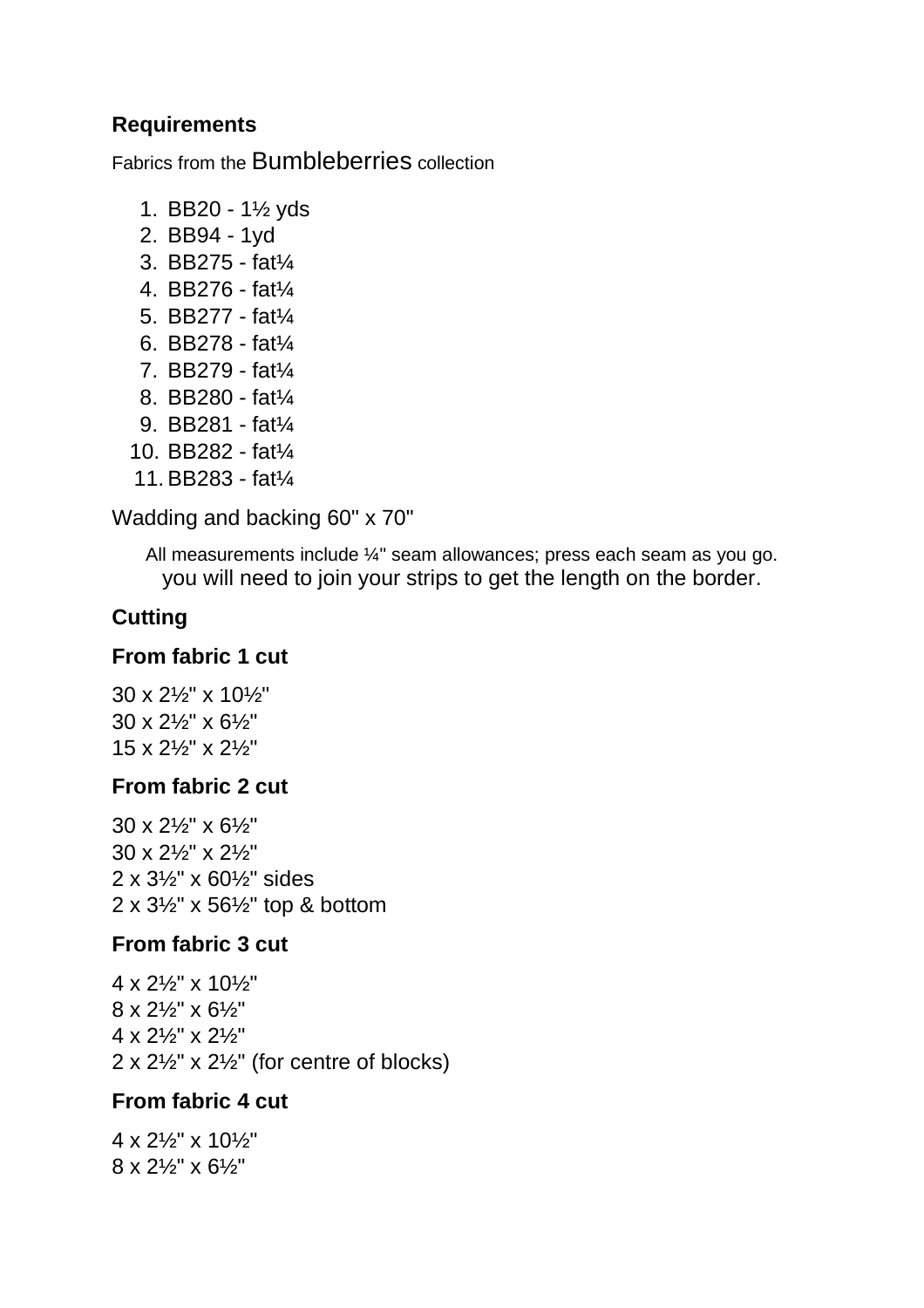4 x 2½" x 2½"  $2 \times 2\frac{1}{2}$ " x  $2\frac{1}{2}$ " (for centre of blocks)

### **From fabric 5 cut**

 x 2½" x 10½" x 2½" x 6½" x 2½" x 2½"  $2 \times 2\frac{1}{2}$ "  $\times 2\frac{1}{2}$ " (for centre of blocks)

#### **From fabric 6 cut**

 x 2½" x 10½" x 2½" x 6½" x 2½" x 2½"  $2 \times 2\frac{1}{2}$ "  $\times 2\frac{1}{2}$ " (for centre of blocks)

## **From fabric 7 cut**

 x 2½" x 10½" x 2½" x 6½" x 2½" x 2½"  $2 \times 2\frac{1}{2}$ " x  $2\frac{1}{2}$ " (for centre of blocks)

### **From fabric 8 cut**

 x 2½" x 10½" x 2½" x 6½" x 2½" x 2½"  $2 \times 2\frac{1}{2}$ " x  $2\frac{1}{2}$ " (for centre of blocks)

### **From fabric 9 cut**

 x 2½" x 10½" x 2½" x 6½" x 2½" x 2½"  $1 \times 2\frac{1}{2}$ " x  $2\frac{1}{2}$ " (for centre of blocks)

### **From fabric 10 cut**

 x 2½" x 10½" x 2½" x 6½" x 2½" x 2½"  $1 \times 2\frac{1}{2}$ " x  $2\frac{1}{2}$ " (for centre of blocks)

## **From fabric 11 cut**

4 x 2½" x 10½"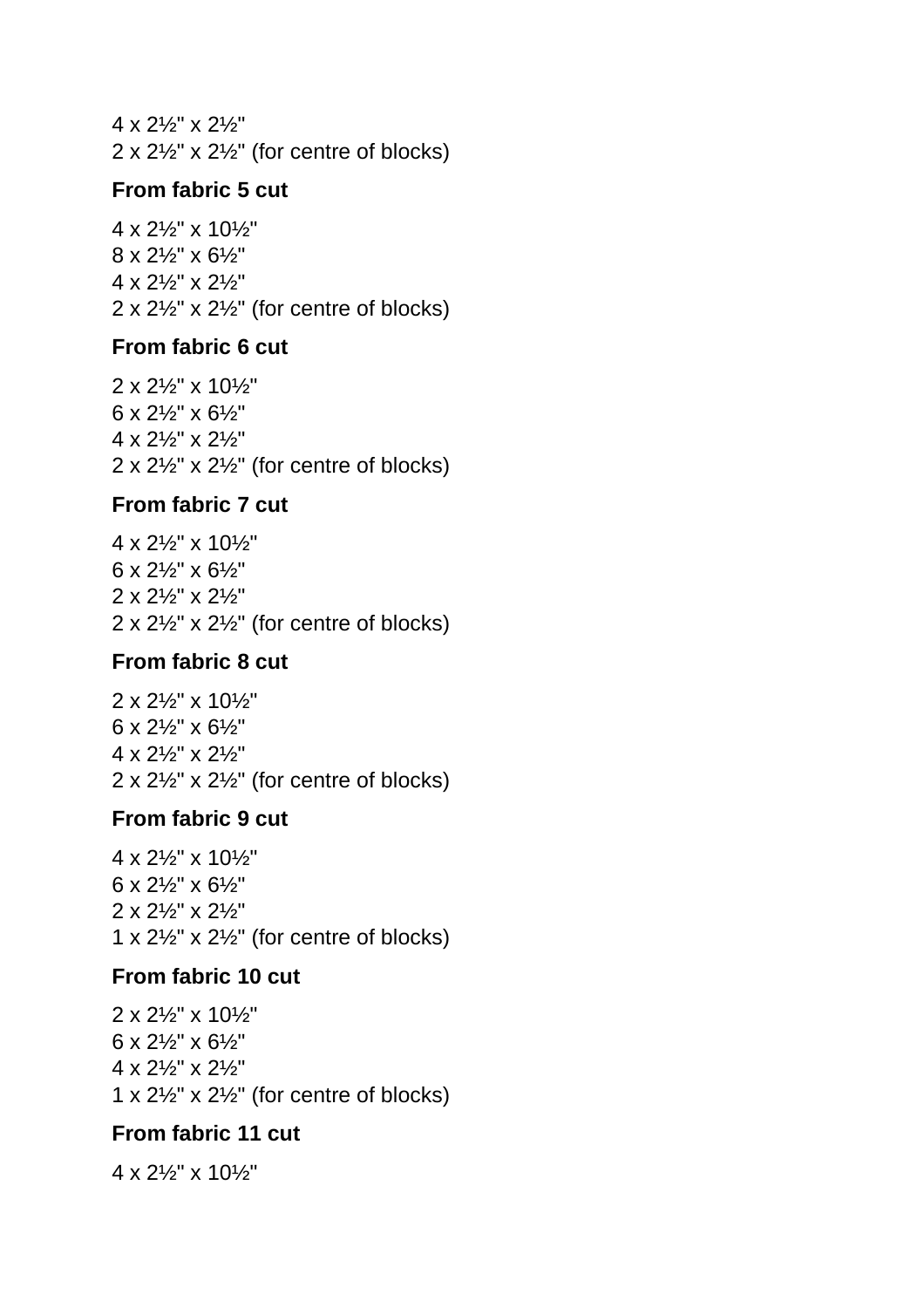6 x 2½" x 6½" 2 x 2½" x 2½" 1 x  $2\frac{1}{2}$ " x  $2\frac{1}{2}$ " (for centre of blocks)

## **Making up the blocks**





Block centre part of block

Lay out the colour fabric pieces for each block.

Start with sewing a small square to each side of the centre square, press. Next stitch the top and bottom strips. Now sew the last four strips.

Sides and then top and bottom to the block. In total you need 30 blocks. Matching the colour fabrics with the main diagram.

Completing the quilt centre.

Lay out the blocks as in the main diagram.



Stitch in rows, pressing the seam in the opposite way on each row. This will help when sewing the rows together.